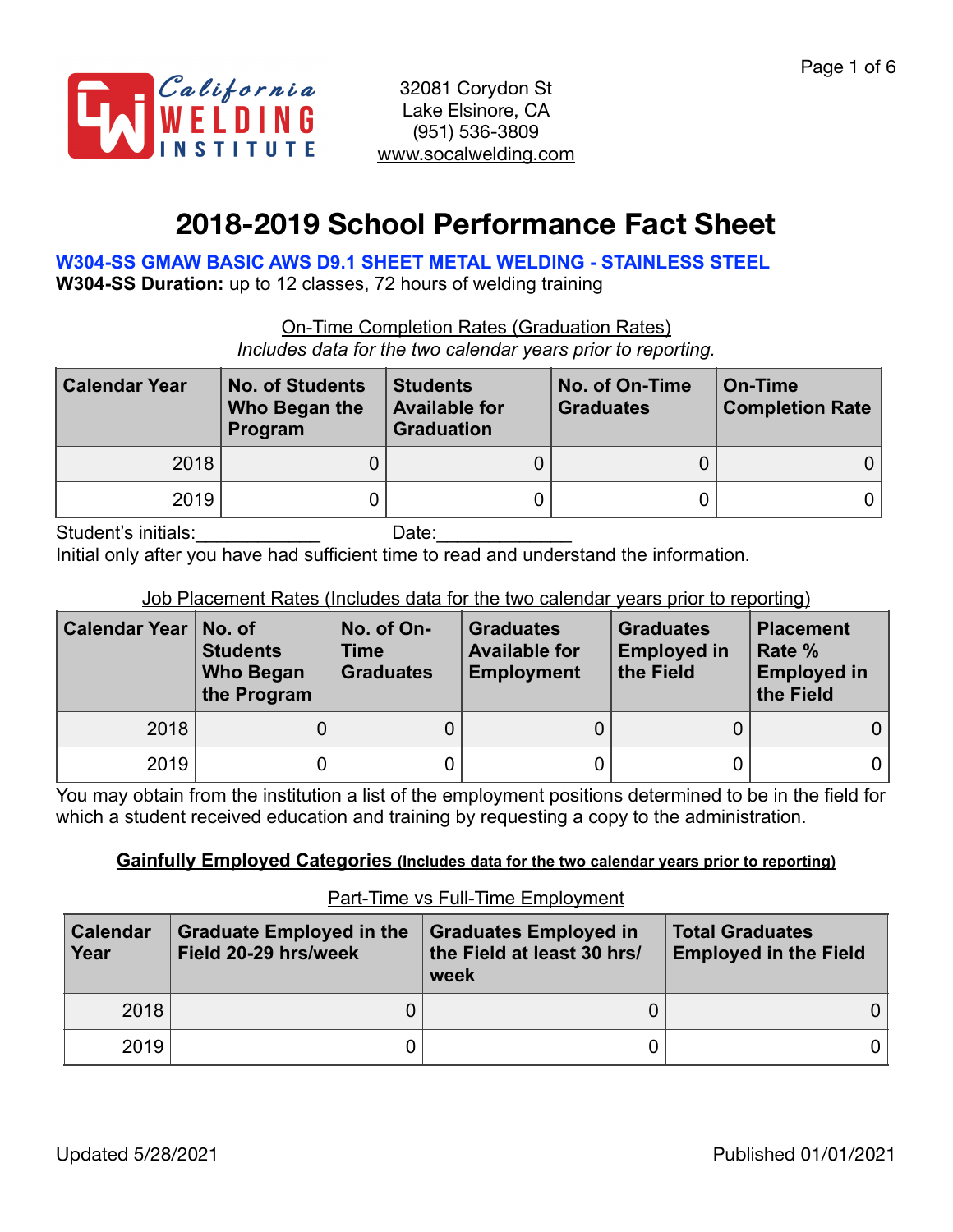

### Single Position vs Concurrent Aggregated Position

| <b>Calendar</b><br>Year | Graduate Employed in the Graduates Employed in<br>Fielding a Single Position   the Field in Concurrent | <b>Aggregated Positions</b> | <b>Total Graduates</b><br><b>Employed in the Field</b> |  |
|-------------------------|--------------------------------------------------------------------------------------------------------|-----------------------------|--------------------------------------------------------|--|
| 2018                    |                                                                                                        |                             | 0 l                                                    |  |
| 2019                    |                                                                                                        |                             | 0 I                                                    |  |

Self-Employed / Freelance Positions

| <b>Calendar Year</b> | <b>Graduate Employed who are Self-</b><br><b>Employed or Working Freelance</b> | <b>Total Graduates Employed in the</b><br><b>Field</b> |
|----------------------|--------------------------------------------------------------------------------|--------------------------------------------------------|
| 2018                 |                                                                                |                                                        |
| 2019                 |                                                                                |                                                        |

#### Institutional Employment

| <b>Calendar Year</b> | <b>Graduate Employed in the field who</b><br>are employed by the Institution, an<br><b>Employed Owned by the Institution,</b><br>or an Employer who shares<br>ownership with the Institution | <b>Total Graduates Employed in the</b><br><b>Field</b> |  |  |
|----------------------|----------------------------------------------------------------------------------------------------------------------------------------------------------------------------------------------|--------------------------------------------------------|--|--|
| 2018                 |                                                                                                                                                                                              |                                                        |  |  |
| 2019                 |                                                                                                                                                                                              |                                                        |  |  |
| Student's initials:  | Date:                                                                                                                                                                                        |                                                        |  |  |

Initial only after you have had sufficient time to read and understand the information.

License Examination Passage Rates(Includes data for the two calendar years prior to reporting)

| <b>Calendar</b><br>Year | <b>Number of</b><br><b>Graduates in</b><br><b>Calendar Year</b> | Number of<br><b>Graduates</b><br><b>Taking Exam</b> | <b>Number who</b><br><b>Passed First</b><br><b>Available Exam</b> | <b>Number who</b><br><b>Failed First</b><br><b>Available</b><br>Exam | Passage<br><b>Rate</b> |
|-------------------------|-----------------------------------------------------------------|-----------------------------------------------------|-------------------------------------------------------------------|----------------------------------------------------------------------|------------------------|
| $2018$ N/A              |                                                                 | N/A                                                 | N/A                                                               | N/A                                                                  | N/A                    |
| $2019$ N/A              |                                                                 | N/A                                                 | N/A                                                               | N/A                                                                  | N/A                    |

Note: This program does not require license examination and does not lead to a license examination. Therefore data is not applicable and not available for this program.

Student's initials:\_\_\_\_\_\_\_\_\_\_\_\_\_\_\_\_\_\_\_\_\_\_\_\_\_\_\_Date: \_\_\_\_\_\_\_\_\_\_\_\_\_\_\_\_\_\_\_\_\_\_\_\_\_\_\_\_

Initial only after you have had sufficient time to read and understand the information.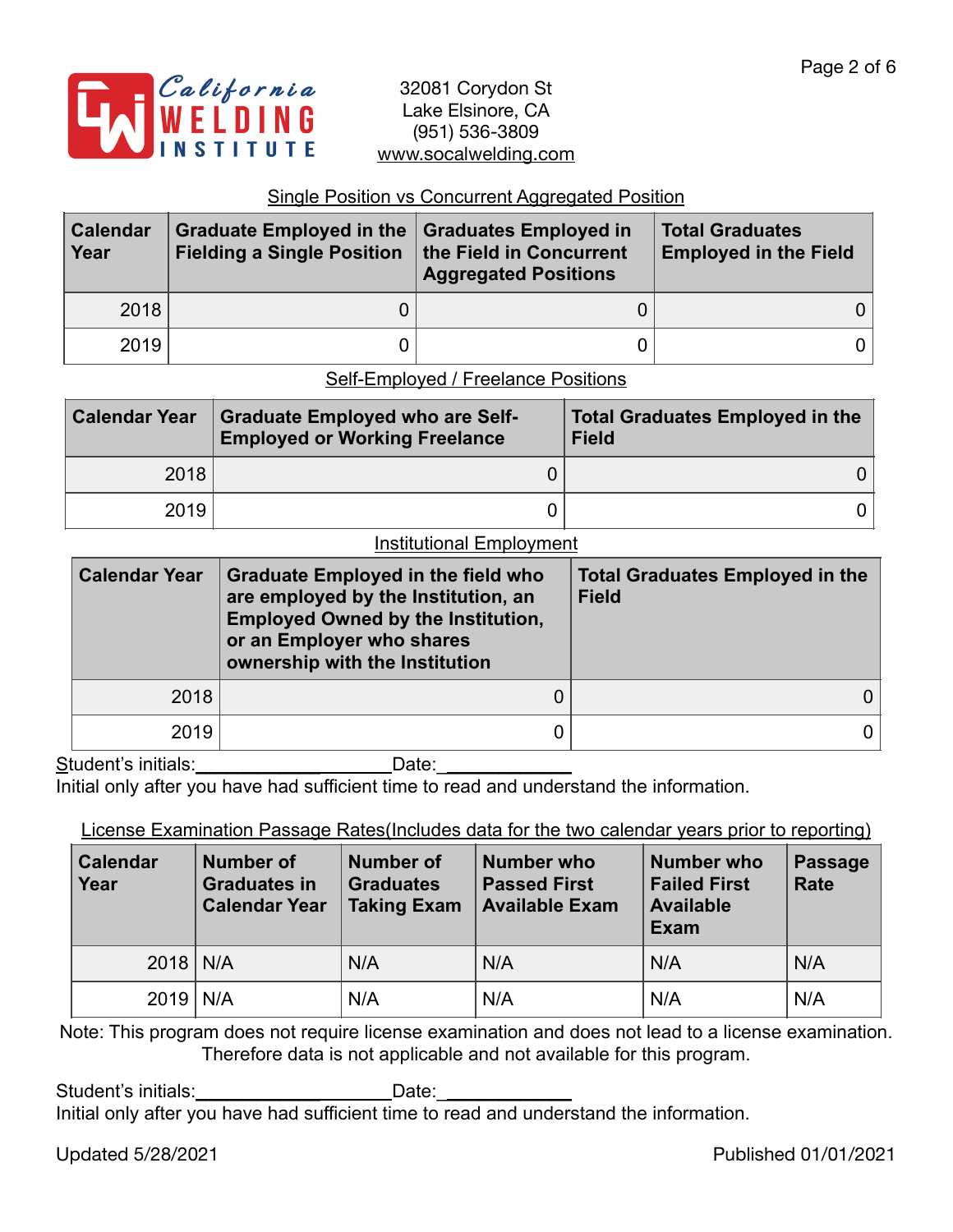

## Salary and Wage Information (Includes data for the two calendar years prior to reporting)

| <b>Calendar</b><br>Year | <b>Graduates</b><br><b>Available for</b><br><b>Employment</b> | <b>Graduates</b><br><b>Employed</b><br>in the<br><b>Field</b> | \$20.001<br>\$40,000 | \$40,001<br>\$45,000 | \$45,001<br>\$50,000 | \$50,001<br>\$55,000 | $$55,001-$<br>\$60,000 | $$61,001-$<br>\$65,000 | <b>No Salary</b><br><b>Information</b> |
|-------------------------|---------------------------------------------------------------|---------------------------------------------------------------|----------------------|----------------------|----------------------|----------------------|------------------------|------------------------|----------------------------------------|
| 2018                    |                                                               | 0                                                             | 0                    | 0                    | 0                    |                      | 0                      | 0                      |                                        |
| 2019                    |                                                               | 0                                                             | 0                    | 0                    | $\mathbf 0$          |                      |                        | 0                      |                                        |

A list of sources used to substantiate salary disclosures is available from the school by requesting a copy to the administration.

Student's initials:\_\_\_\_\_\_\_\_\_\_\_\_\_\_\_\_\_\_\_\_\_\_\_\_\_\_Date:\_\_\_\_\_\_\_\_\_\_\_\_\_\_\_\_\_\_\_\_\_\_\_\_\_\_\_\_\_\_ Initial only after you have had sufficient time to read and understand the information.

## Cost of Educational Program

**Total charges for the program for students competing on-time in 2018:** \$3,990 Additional charges may be incurred if the program is not completed on-time.

# **Total charges for the program for students competing on-time in 2019:** \$3,990

Additional charges may be incurred if the program is not completed on-time.

Student's initials:\_\_\_\_\_\_\_\_\_\_\_\_\_\_\_\_\_\_\_\_\_\_\_\_\_\_\_Date:\_\_\_\_\_\_\_\_\_\_\_\_\_\_\_\_\_\_\_\_\_\_\_\_\_\_\_\_\_ Initial only after you have had sufficient time to read and understand the information.

## Federal Student Loan Debt

Note: Students at California Welding Institute LLC are not eligible for federal student loans. This institution does not meet the U.S. Department of Education criteria that would allow its students to participate in federal student aid programs.

Student's initials:\_\_\_\_\_\_\_\_\_\_\_\_\_\_\_\_\_\_\_\_\_\_\_\_\_Date:\_\_\_\_\_\_\_\_\_\_\_\_\_\_\_\_\_\_\_\_\_\_\_\_\_\_\_\_\_\_\_ Initial only after you have had sufficient time to read and understand the information.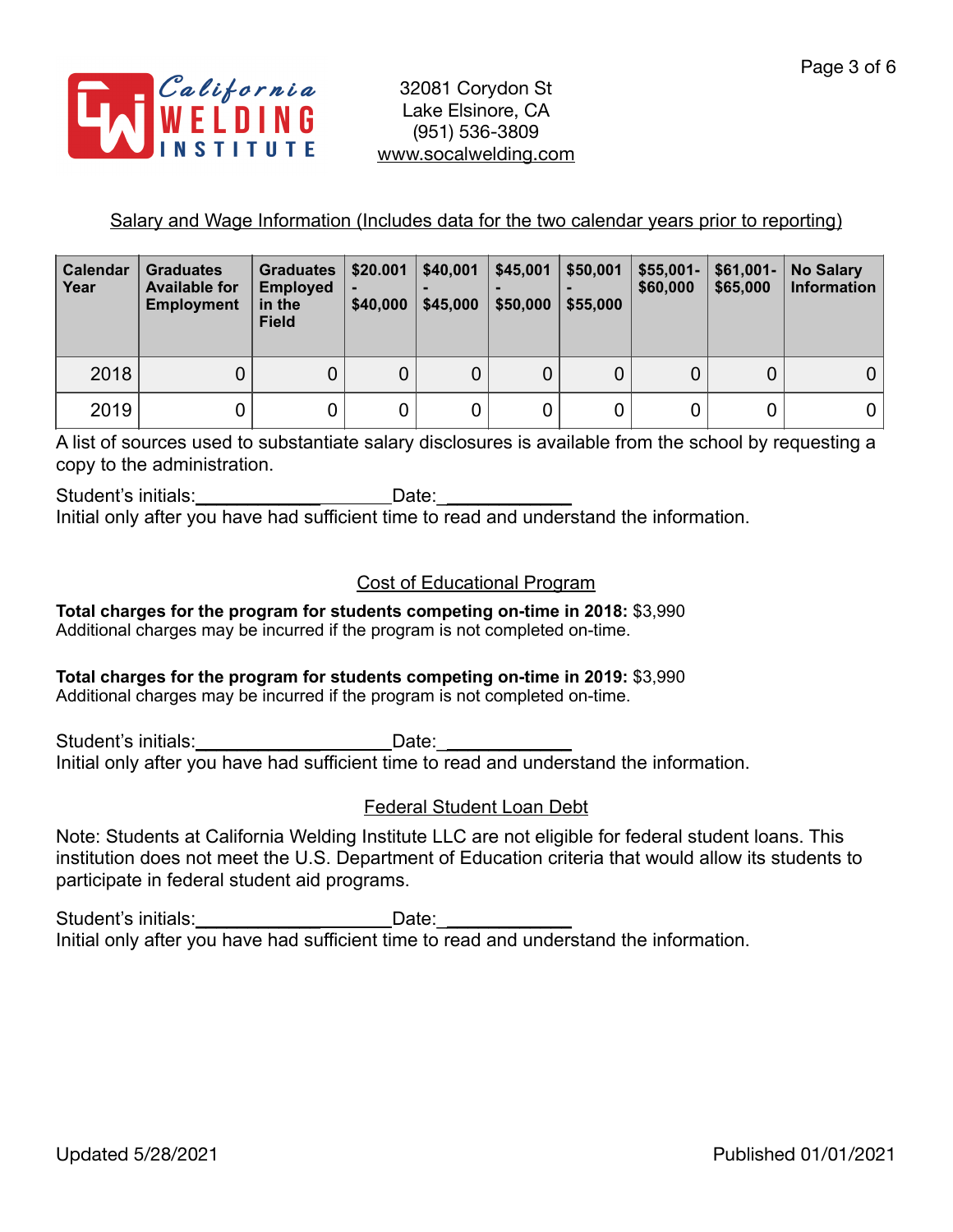

# **Definitions**

- "Number of Students Who Began the Program" means the number of students who began a program who were scheduled to complete the program within 100% of the published program length within the reporting calendar year and excludes all students who cancelled during the cancellation period.
- "Students Available for Graduation" is the number of students who began the program minus the number of students ho have died, been incarcerated, or ben called to active military duty.
- "Number of On-Time Graduates" is the number of students who completed the program within 100% of the published program length within the reporting calendar year.
- "On-Time Completion Rate" is the number of on-time graduates divided by the number of students available for graduation.
- "150% Graduates" is the number of students who completed the program within 150% of the program length (includes on-time graduates).
- "Graduates Available for Employment" means the number of graduates minus the number of graduates unavailable for employment.
- "Graduates Unavailable for Employment" means the graduates who, after graduation, die, become incarcerated, are called to active military duty, are intentional students that leave the United States or do not have a visa allowing employment in the United States, or are continuing their education in an accredited or bureau-approved postsecondary institution.
- "Graduates Employed in the Field" means graduates who beginning within six months after a student completes the applicable educational program are gainfully employed, whose employment has been reported, and for whom the institution has documented verification of employment. For occupations for which the state requires passing an examination, the six months period begins after the announcement of the examination results for the first examination available after a student completes an applicable educational program.
- "Placement Rate Employed in the Field" is calculated by dividing the number of graduates gainfully employed in the field by the number of graduates available for employment.
- "Number of Graduates Taking Exam" is the number of graduates who took the first available exam in the reported calendar year.
- "First Available Exam Date" is the date for the first available exam after a student completed a program.
- "Passage Rate" is calculated by dividing the number of graduates who passed the exam by the number of graduates who took the reported licensing exam.
- "Number Who Passed First Available Exam" is the number of graduates who took and passed the first available licensing exam after completing the program.
- "Salary" is as reported by graduate or graduate's employer.
- "No Salary Information Reported" is the number of graduates for whom, after making reasonable attempts, the school was not able to obtain salary information.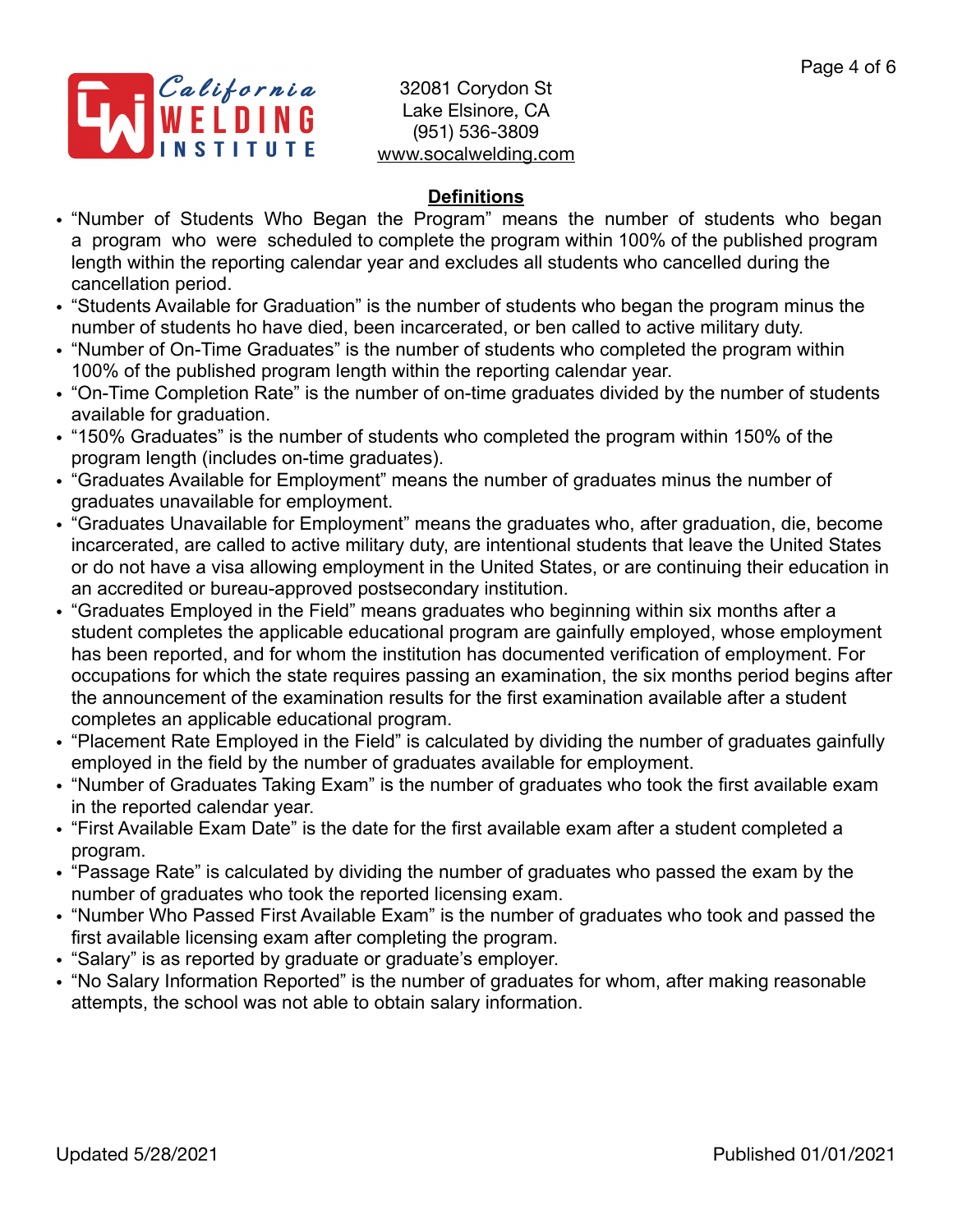

This fact sheet is filed with the Bureau for Private Postsecondary Education. Regardless of any information you may have relating to completion rates, placement rates, starting salaries, or license exam passage rates, this fact sheet contains the information as calculated pursuant to state law.

Any questions a student may have regarding this fact sheet that have not been satisfactorily answered by the institution may be directed to the Bureau for Private Postsecondary Education at 1747 North Market Blvd, Suite 225, Sacramento, CA 95833, [www.bppe.ca.gov](http://www.bppe.ca.gov), toll-free telephone number (888) 370-7589 or by fax (916) 263-1897.

Student Name\_\_\_\_\_\_\_\_\_\_\_\_\_\_\_\_\_\_\_\_\_\_\_\_\_\_\_

Student Signature \_\_\_\_\_\_\_\_\_\_\_\_\_\_\_\_\_\_\_\_\_\_\_\_\_ Date:\_\_\_\_\_\_\_\_\_\_\_\_\_

School Official \_\_\_\_\_\_\_\_\_\_\_\_\_\_\_\_\_\_\_\_\_\_\_\_\_\_\_\_ Date:\_\_\_\_\_\_\_\_\_\_\_\_